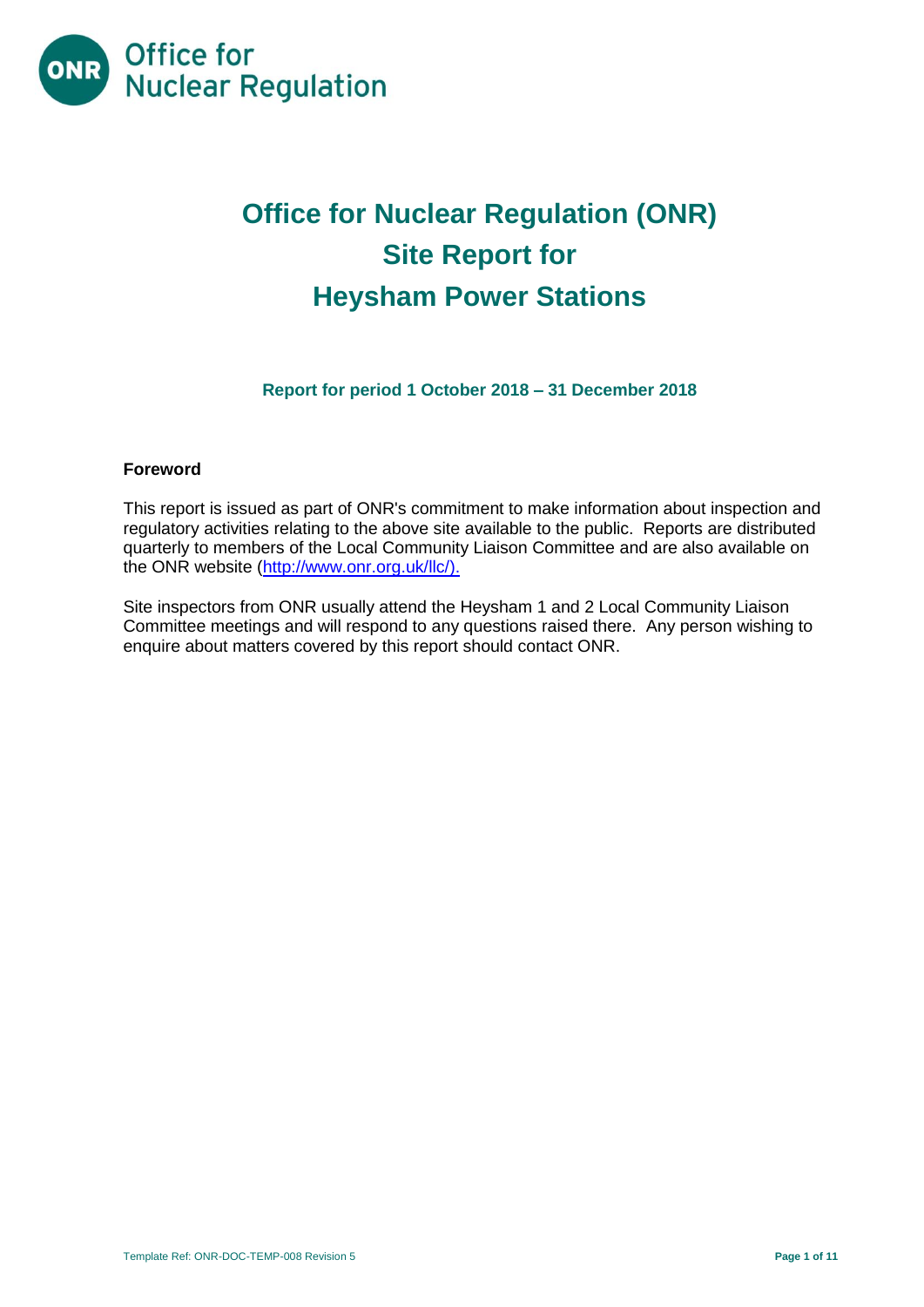# **TABLE OF CONTENTS**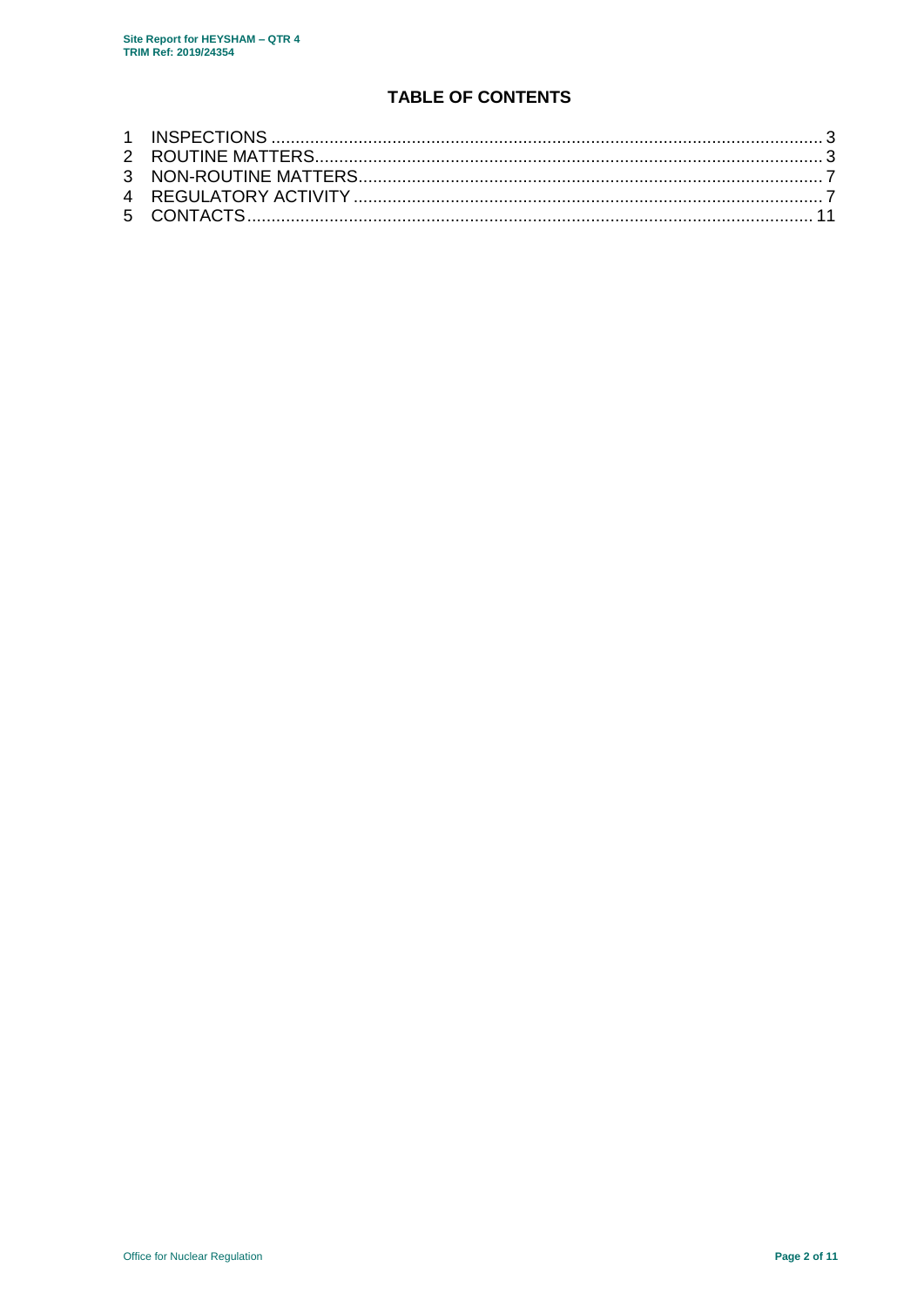## <span id="page-2-0"></span>**1 INSPECTIONS**

#### **1.1 Dates of inspection**

1. The ONR nominated site inspectors made inspections on the following dates during the quarter:

#### **Heysham 1**

- 2 3 October 2018
- 23 24 October 2018
- 13 14 November 2018
- 6 December 2018

#### **Heysham 2**

- $16 18$ , 25 October 2018
- 02, 12-15 November 2018
- 14 15 August 2018
- 20 December 2018
- 2. In addition, other ONR specialist inspectors were involved in interventions on the following dates during the quarter:

#### **Heysham 1**

- 2 3 October 2018
- 6 November 2018
- $13 14$  November 2018
- <sup>1</sup> 12 December 2018

#### <span id="page-2-1"></span>**2 ROUTINE MATTERS**

#### **2.1 Inspections**

- 3. Inspections are undertaken as part of the process for monitoring compliance with:
	- the conditions attached by ONR to the nuclear site licence granted under the Nuclear Installations Act 1965 (NIA65) (as amended);
	- the Energy Act 2013;
	- the Health and Safety at Work Act 1974 (HSWA74); and
	- Regulations made under HSWA74, for example the Ionising Radiations Regulations 2017 (IRR17) and the Management of Health and Safety at Work Regulations 1999 (MHSWR99).
	- the Regulatory Reform (Fire Safety) Order 2005
	- the Nuclear Industries Security Regulations 2003
- 4. The inspections entail monitoring the licensee's actions on the site in relation to incidents, operations, maintenance, projects, modifications, safety case changes and any other matters that may affect safety. The licensee is required to make and implement adequate arrangements under the conditions attached to the licence in order to ensure legal compliance. Inspections seek to judge both the adequacy of these arrangements and their implementation.
- 5. In this period, the following routine inspections were undertaken:

#### **Heysham 1**

 $\blacksquare$  Licence condition 32 – Accumulation of radioactive waste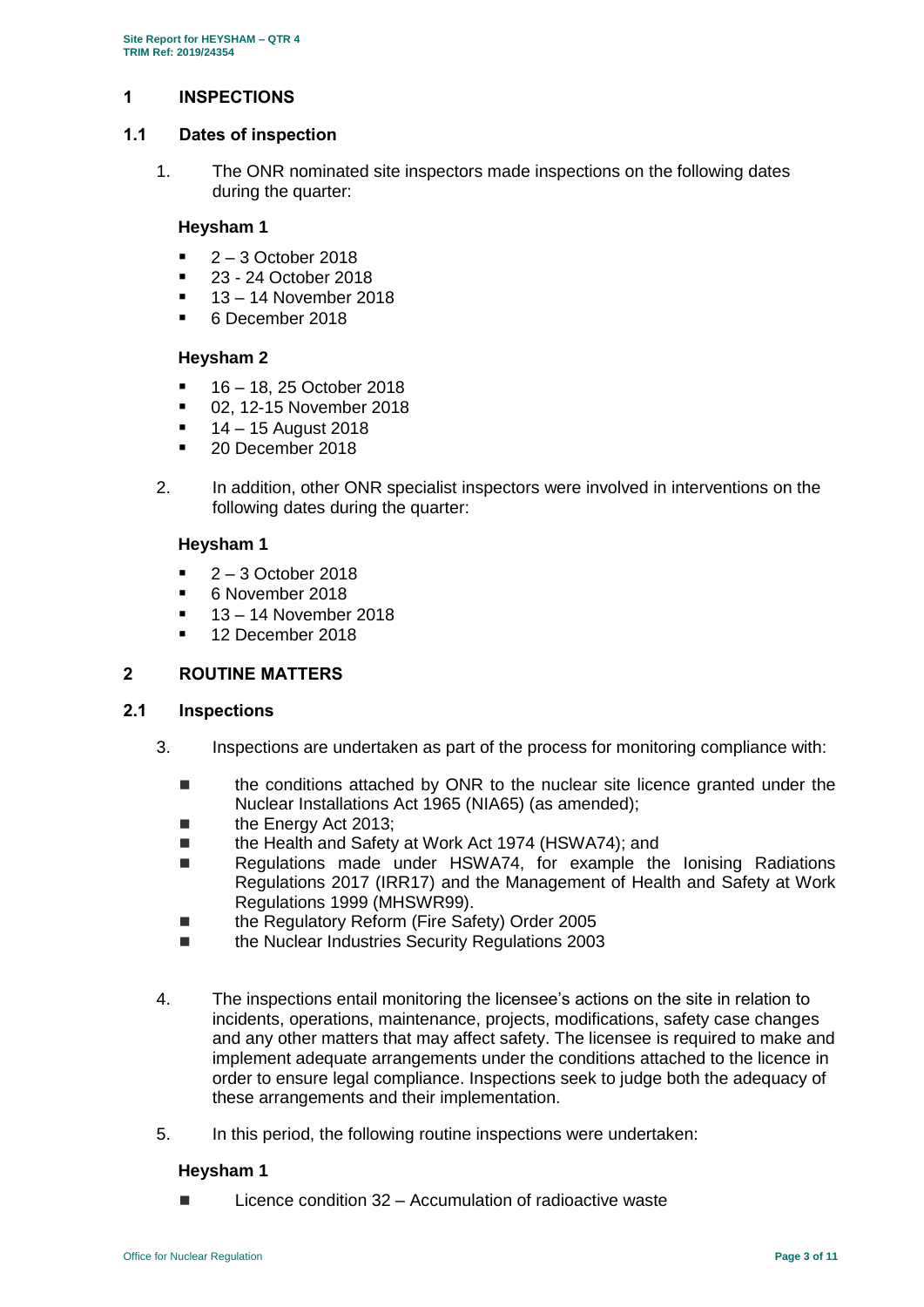- $\blacksquare$  Licence condition 34 Leakage and escape of radioactive material and radioactive waste
- Computer Based Systems Important to Safety (CBSIS)
- 6. Licence condition 32 The scope of the inspection included a plant walk-down and examination of sludge management, filter management and inventory tool arrangements. The Licensee's arrangements and their implementation were found to be consistent with ONR guidance and legal duties. A radioactive waste improvement plan was examined and demonstrated several areas of good practice. An ONR rating of 'green' was awarded with no regulatory issues being raised.
- 7. Licence condition 34 The scope of the inspection included a plant walk-down of the active effluent treatment plant and progress updates of previous actions. The Licensee's arrangements and their implementation were found to be consistent with ONR guidance and legal duties. An ONR rating of 'green' was awarded with no regulatory issues being raised.
- 8. Computer Based Systems Important to Safety The purpose of the intervention was to confirm the application of physical, administrative, procedural and technical security controls specific to the 'Boiler Closure Unit Control Instrumentation' system. The intervention was considered adequate and a rating of Green has been awarded

#### **Heysham 2**

- $\blacksquare$  Licence condition 12 Duly authorised and other suitably qualified and experienced persons
- Licence condition 22 Modification or experiment on existing plant
- 9. Licence condition 12: This intervention was focused on the licensee's arrangements for training, assessment and appointment of Duly Authorised Persons (DAPs). We sampled the training records for a number of DAPs, reviewed the licensee's self-assessment process held discussions with unit desk engineers, control room supervisors and a shift manager. ONR inspectors judged that all of these areas, where sampled, met the required standards for compliance against LC 12. Staff interviewed during the inspection understood their roles and responsibilities and are competent. A minor inconsistency in relation to the demonstration of recorded evidence of assimilation of the training records for some DAPs who were appointed prior to the implementation of systematic approach to training processes at Heysham 2 was fed back and accepted by the licensee. An inspection rating of green was assigned against LC12.
- 10. Licence Condition 22: We sampled the licensee's process for devising, approving and implementing Engineering Changes (EC's) from within the design engineering group and reviewed the fleet Maintain Design Integrity (MDI) highlight report and the accountability tool as implemented at Heysham 2. Further, we sampled the governance arrangements for urgent and temporary EC's and Defeat of Interlocks (DOIs) within the fuel route. A minor inconsistency in the criteria for independent approval of category 2 defeat of interlock proposals in the fuel route was fed back and accepted by the licensee. ONR asked the licensee to consider independent approval for all category 2 DOI's in the fuel route at Heysham 2. An inspection rating of green was assigned against LC12.

#### System Based Inspections (SBI)

11. In addition to the program of site licence compliance inspections, ONR also inspects operating reactors based on safety related systems. Each site has a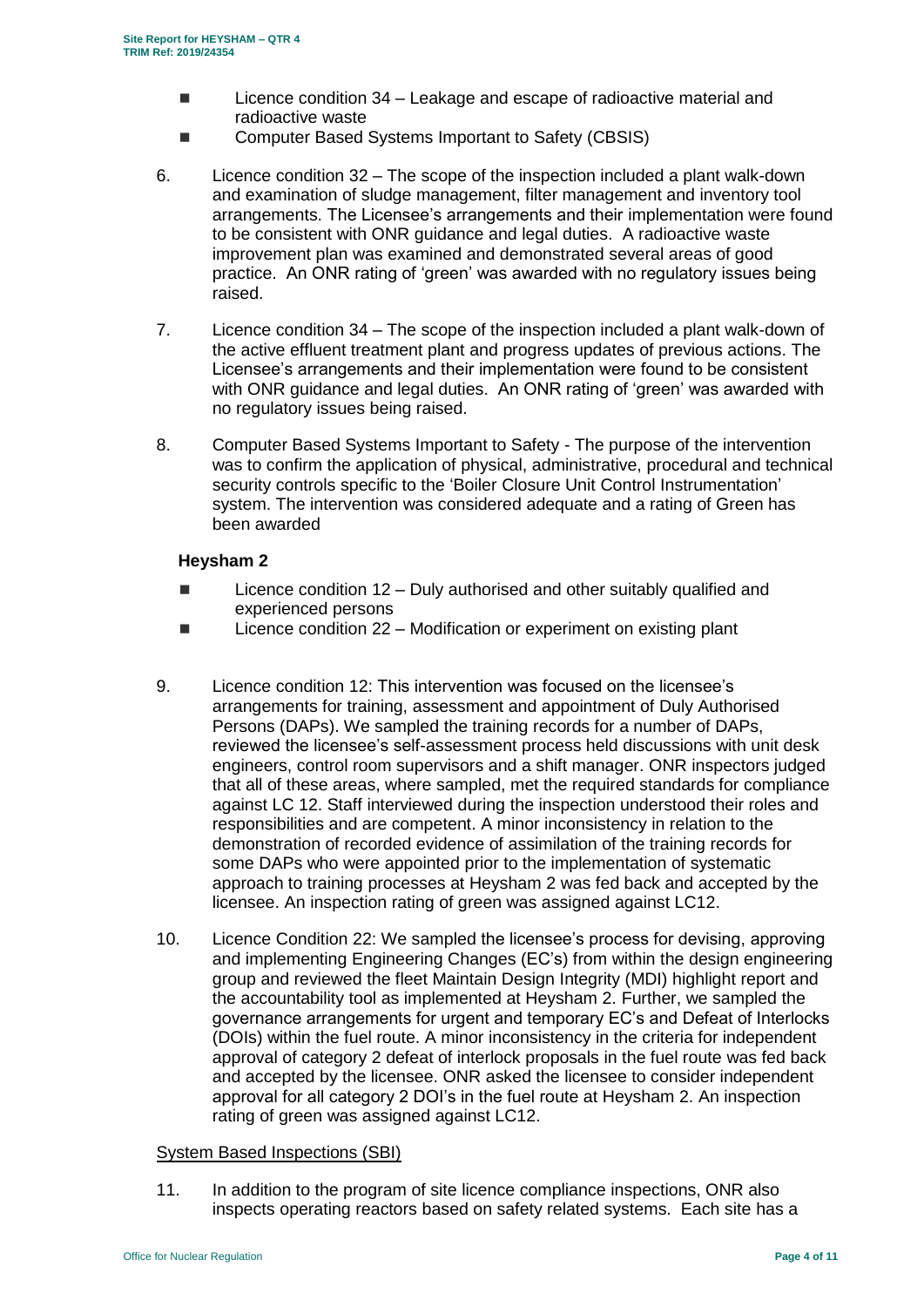safety case, which identifies the important aspects of operation and management required for maintaining safety. For both stations at Heysham, the key systems important to nuclear safety will be inspected against the requirements of the safety case over a five-year period. ONR considers that this will provide additional assurance that operations on the Heysham site are safe. Each of these system inspections considers the relevant licence conditions below:

- Licence condition 10: Training
- Licence condition 23: Operating rules
- Licence condition 24: Operating instructions
- Licence condition 27: Safety mechanisms
- Licence condition 28: Examination, inspection, maintenance and testing
- Licence condition 34: Leakage and escape of radioactive material and radioactive waste
- 12. During the reporting period, the following safety related systems were inspected:

#### **Heysham 1**

## **Buildings, Structures and Infrastructure**

- 13. This SBI covered the ability of Heysham 1 civil structures to fulfil their safety functional requirements in line with the safety case for hazards, in particular seismic, high wind and internal flooding.
- 14. The intervention also included a plant walk down of the following areas:
	- **Reactor Building**
	- Services Block
	- Turbine Hall basement flood wall
	- Gas Turbine House
	- Nitrogen Store
	- $\blacksquare$  West  $CO<sub>2</sub>$  storage plant
	- Nitrogen Store
	- Cooling Water pump house
	- High Pressure Back-U[ Cooling System tanks
	- Stacks for the Auxiliary Boiler House and Clayton Boiler House
	- Trenches for essential services
- 15. A single minor regulatory issue was raised as a result of the intervention which was closed efficiently following the provision of further supporting information from the licensee.
- 16. After considering the totality of evidence examined during the inspection against the relevant licence conditions (LCs 10, 23, 24, 27 and 28), the ONR inspectors concluded that overall, the licensee's arrangements, and their implementation, associated with Buildings, Structures and Infrastructure adequately met the requirements of the safety case.

#### **Auxiliary Cooling System**

- 17. This SBI covered the Auxiliary Cooling System and sampled the adequacy of safety case implementation to deliver the required safety function for the following auxiliary cooling systems:
	- **Pressure Vessel Cooling Water System**
	- **Low Pressure Back Up Cooling System**
	- Reactor Ancillaries Cooling Water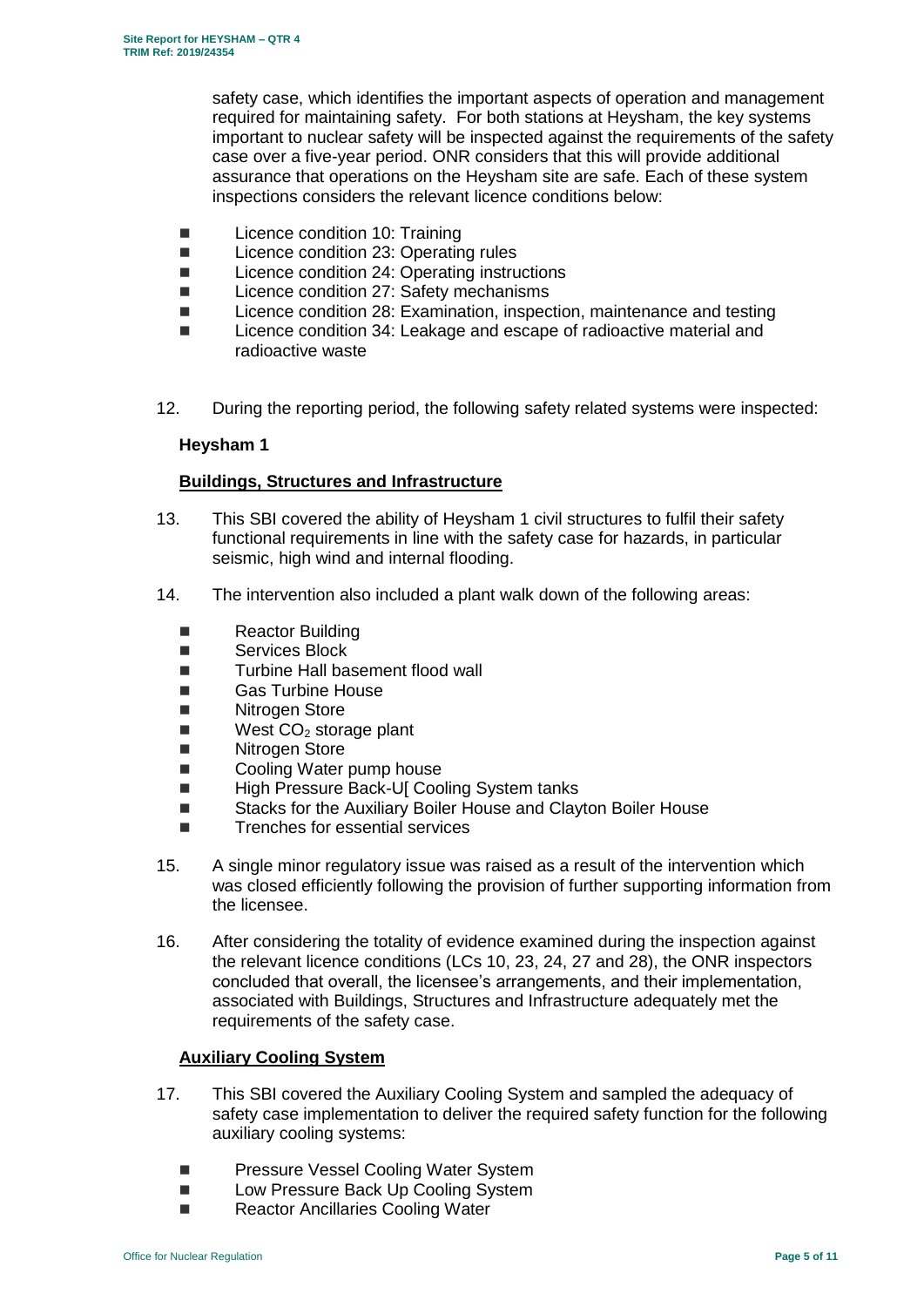- Turbine House Ancillaries Cooling Water
- 18. After considering the totality of evidence examined during the inspection against the relevant licence conditions (LCs 10, 23, 24, 27, 28 and 34), the ONR inspectors concluded that overall, the licensee's arrangements and their implementation, associated with the Auxiliary Cooling System adequately met the requirements of the safety case.

#### **Heysham 2**

19. No SBI were undertaken during this period, which is usual policy during the periodic shutdown.

#### **2.2 Other work**

#### **Heysham 1**

#### Annual Review of Safety (ARoS).

20. ONR inspectors attended the annual review of safety at Heysham 1. As a result of the ongoing ONR formal investigation following the 19 November 2018 steam valve failure, information pertaining to this investigation was not discussed. As part of the ARoS, inspectors undertook a plant walk-down and met with senior managers and team leaders. ONR is content that the licensee presented a balanced overview of its safety and operational performance over the past year. There have been no significant nuclear safety or security events. The plant walkdown was informative and the station staff knowledgeable and enthusiastic. All the areas visited exhibited excellent housekeeping standards. We fed this back to the licensee. No areas of concern in relation to nuclear safety or security were raised by ONR.

#### **Heysham 2**

#### Annual Review of Safety (ARoS).

21. ONR inspectors attended the annual review of safety at Heysham 2. As part of the ARoS, inspectors observed a senior management meeting, undertook a plant walk-down and met with senior managers and team leaders. ONR is content that; the licensee presented a balanced overview of its safety and operational performance over the past year. There have been no significant nuclear safety or security events and the recent unit 7 statutory outage met ONR's expectations. The plant walk-down was informative and the station staff knowledgeable and enthusiastic. The investment being delivered and planned to be delivered over the coming years is significant and is helping the station in maintaining plant reliability and dealing with obsolescence issues. All the areas visited exhibited excellent housekeeping standards. We fed this back to the licensee. No areas of concern in relation to nuclear safety or security were raised by ONR.

#### ONR Chief Nuclear Inspector (CNI) and The Chief Executive Officer (CEO) Visit Heysham 2

22. ONR's Chief Nuclear Inspector and the Chief Executive Officer visited the Heysham 2 nuclear power station along with the nominated site inspector, nuclear safety inspector and an ONR secondee from the French Nuclear Regulator, ASN. During the visit they met with the licensee representatives at various levels in the organisation including representatives from Heysham 1 and external (local to the station) stakeholders and discussed ONR's regulatory approach towards the industry and to get their views about the challenges they face. The licensee provided an overview of operational and safety performance over the previous 5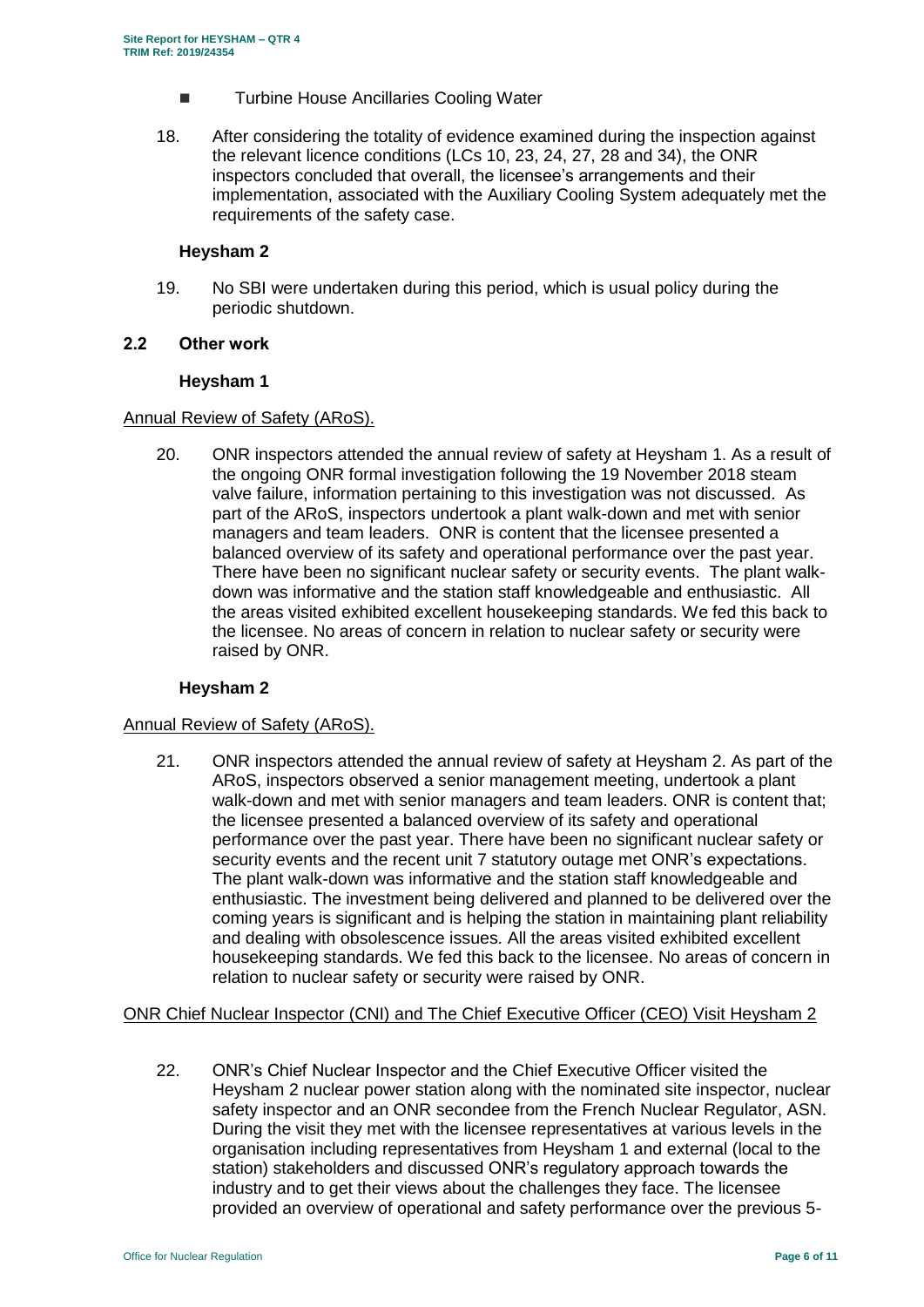year period. CNI and the CEO held open discussions with the station staff in an open and interactive session, undertook a plant walk down and also met with external stakeholders invited by the licensee; this included council leaders and a University Professor. Stakeholders provided positive feedback on their interaction with the power station and noted the key role it plays in the local economy. ONR thanked the Station Director and his team for facilitating the session and noted that the visit was very informative and useful.

#### Observance of an internal emergency exercise.

23. ONR Nominated site inspector visited Heysham 2 on 21 December 2018. The purpose of the visit was to observe the planned annual peer assessed emergency exercise as part of the overall licence condition 11 compliance arrangements. Although ONR inspectors do not routinely observe peer assessed exercises, when possible, such an approach enhances the sampling approach which is primary based on the assessment of the level 1 demonstration at each power station periodically. INR was provided with the scenario document upfront and was stationed within the simulator and the emergency control centre (ECC) during the course of the exercise and also attended the pre exercise brief and the post exercise review. Overall, ONR's view was that majority of the key exercise objectives were adequately met. The licensee's internal assessment teams selfidentified majority of the positives and the areas for improvement. ONR considered that, if it had been a real event, the team would have coped.

#### <span id="page-6-0"></span>**3 NON-ROUTINE MATTERS**

24. Licensees are required to have arrangements to respond to non-routine matters and events. ONR inspectors judge the adequacy of the licensee's response, including actions taken to implement any necessary improvements.

#### **Heysham 1**

25. On 19 November 2018, a steam valve failed on a non-nuclear related auxiliary steam system used for heating buildings. Three persons were seriously injured as a result of this valve failure and consequential steam release. ONR commenced a formal investigation which remains in progress. Site visits as a result of this investigation have increased.

## **Heysham 2**

26. During this period Reactor 1 automatically tripped and safely shut-down with all post trip cooling systems functioning. The reactor trip was coincident with planned routine electrical protection testing activities ongoing at the time. ONR was promptly informed of this event by the Licensee, who has undertaken an investigation into the cause of the trip. ONR is satisfied with the Licensee's categorisation, initial response and proposed actions to this event.

## <span id="page-6-1"></span>**4 REGULATORY ACTIVITY**

27. ONR may issue formal documents to ensure compliance with regulatory requirements. Under nuclear site licence conditions, ONR issues regulatory documents which either permit an activity or require some form of action to be taken. These are usually collectively termed Licence Instruments (LIs), but can take other forms. In addition, inspectors may issue Enforcement Notices to secure improvements to safety.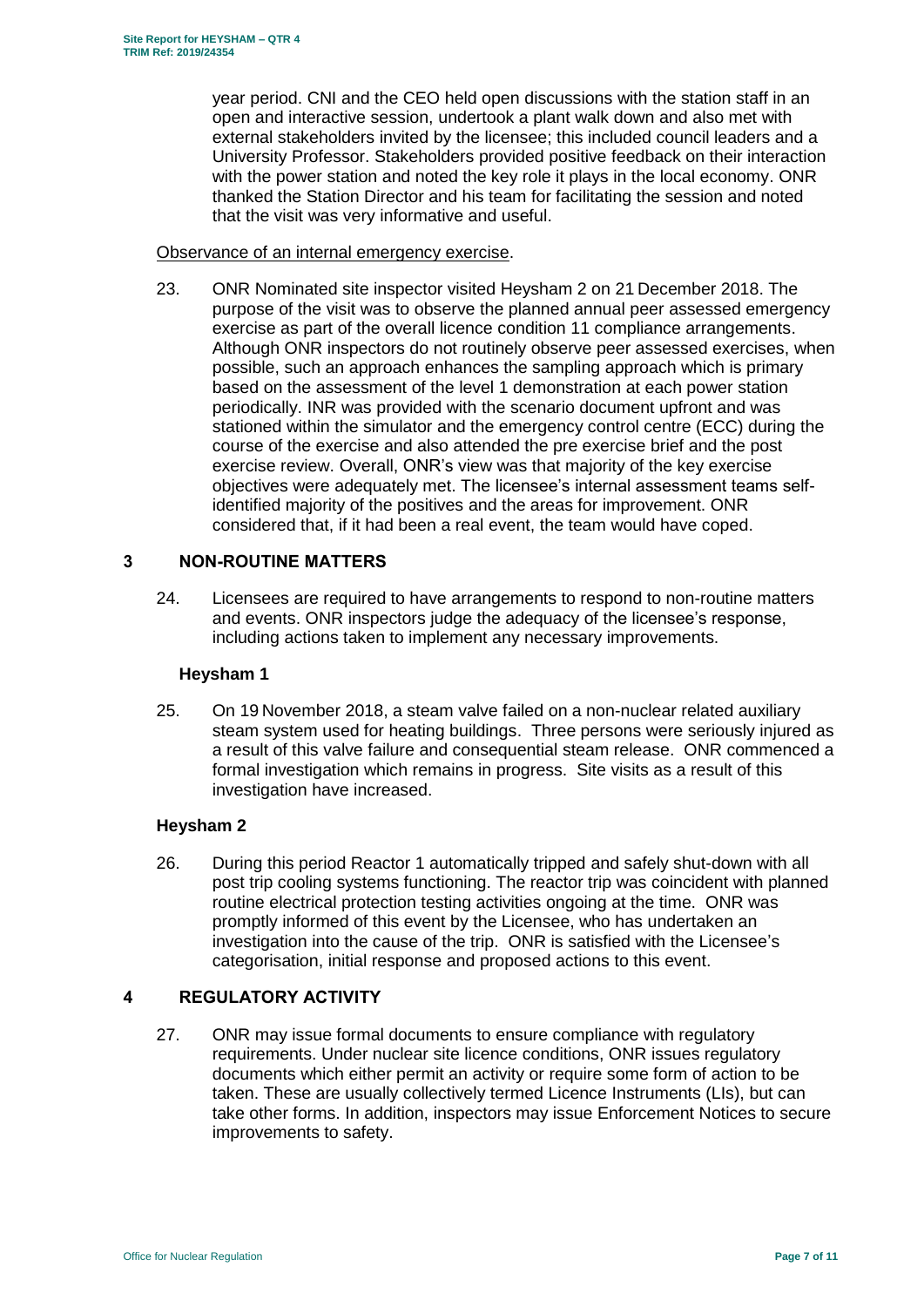## **Table 1 Licence Instruments and Enforcement Notices Issued by ONR during this period**

| <b>Date</b> | Tvpe                                   | <b>Ref No</b> | <b>Description</b>                                                                                                                                                      |
|-------------|----------------------------------------|---------------|-------------------------------------------------------------------------------------------------------------------------------------------------------------------------|
|             | 18/12/18 Licence Instrument   LI - 620 |               | AGREEMENT TO MODIFICATIONS DESCRIBED<br>IN NP/SC 7663 PROPOSAL VERSION 003,<br><b>HEYSHAM 2 POWER STATION; GRAPHITE</b><br>CORE SAFETY CASE, EC 346969 Revision<br>000. |

Reports detailing the above regulatory decisions can be found on the ONR website at [http://www.onr.org.uk/pars/.](http://www.onr.org.uk/pars/)

## **News from ONR – July-September 2018**

# **October:**

- We welcomed the [publication](http://news.onr.org.uk/2018/10/iaea-review-torness-power-station/) of the key review of operational safety performance at Torness nuclear power station, published by the International Atomic Energy Agency and the UK government. The report highlights eight areas of good practice at Torness and offers proposals for further improvements, which we fully support.
- Following our decision to prosecute, EDF Energy Nuclear Generation Ltd and Doosan Babcock Ltd pleaded guilty to offences at Hinkley Point B under the Health & Safety at Work etc. Act 1974, section 3(1) and the Work at Height Regulations 2005, Regulation 4(1) respectively. The incident was a conventional health and safety matter, with no radiological risk to workers or the public. [A sentencing date](http://news.onr.org.uk/2018/10/edf-and-doosan-babcock-plead-guilty/) has been set for 1 February 2019 at Taunton Crown Court.

On 1 February 2019 EDF Energy were fined £200,000 and Doosan Babcock £150,000. The companies were also ordered to each pay half of the prosecution costs of £36,353.84.

The sentencing marks the conclusion of a prosecution brought by ONR for offences under the Health & Safety at Work etc. Act 1974, section 3(1), (in relation to EDF Energy), and the Work at Height Regulations 2005, Regulation 4(1), (for Doosan Babcock).

*The full [press statement](http://news.onr.org.uk/2019/02/companies-fined-for-health-and-safety-breaches/) is available on our website.*

# **November**:

 Following a rigorous procurement process, we appointed six nuclear supply chain organisations to our new [Technical Support Framework \(TSF\).](http://news.onr.org.uk/2018/11/new-technical-support-framework-announced/) The new TSF, which came in to effect on 1 November 2018, has been established to provide a renewed and modernised framework for procuring technical support. We use this technical support to obtain, for example, expert technical assessments, access to specialist software or modelling, or access to niche skill sets that we do not retain in-house.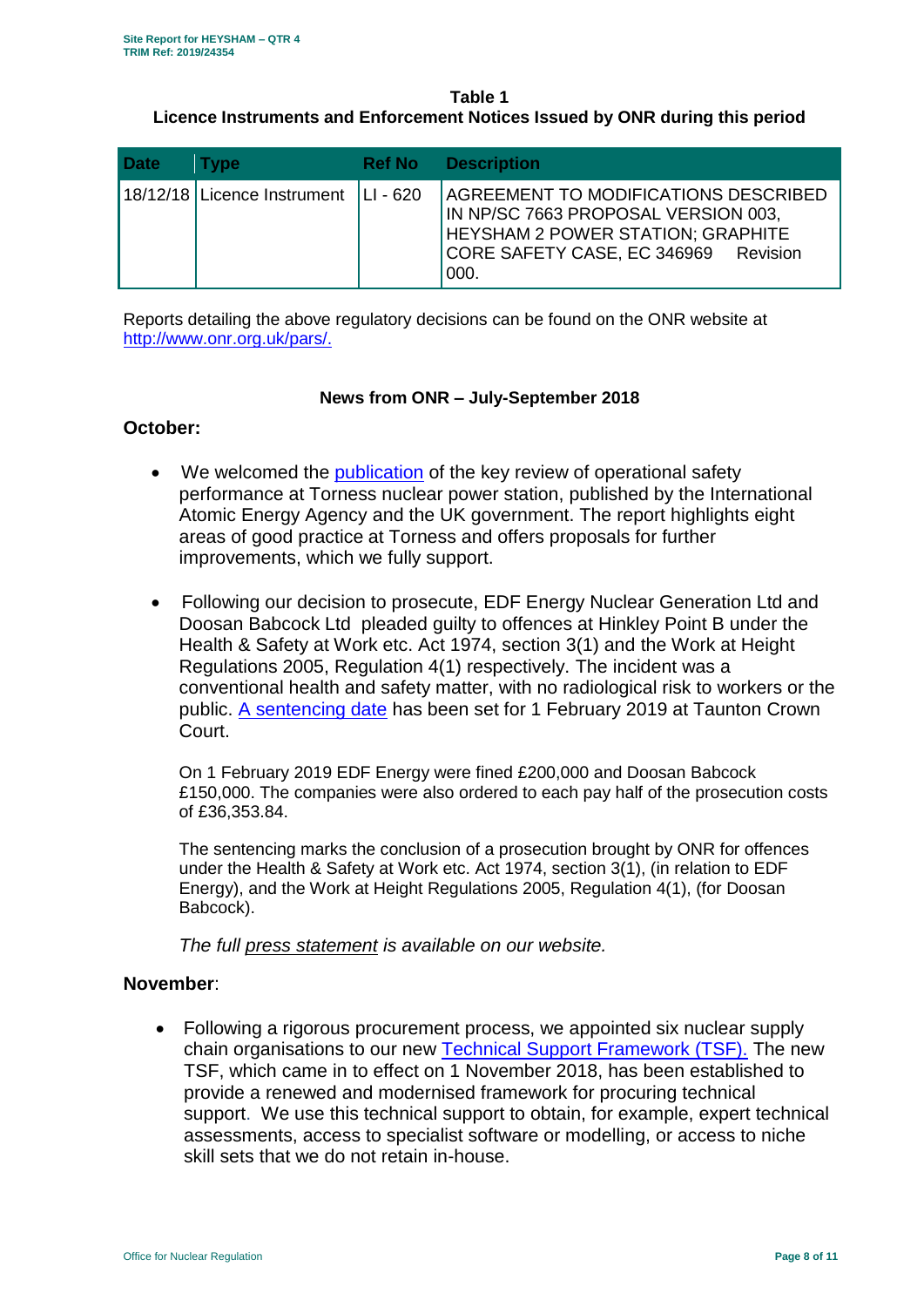- The revised Nuclear Safety Directive introduced a European system of Topical Peer Review in 2017 and every six years thereafter. We played a leading role in the preparations for the first European 'Topical Peer Review' on Ageing Management of Nuclear Power Plants and welcome the publication of the [first](http://news.onr.org.uk/2018/11/onr-welcomes-first-topical-peer-review/)  [peer review report](http://news.onr.org.uk/2018/11/onr-welcomes-first-topical-peer-review/) by the European Nuclear Safety Regulator Group. We are pleased that a number of our experts made a valuable contribution to the exercise alongside 16 European countries as well as Norway, Switzerland and Ukraine. The UK report was authored jointly between ourselves, EDF Nuclear Generation Ltd and EDF-NNB GenCo.
- [The Atomic Weapons Establishment \(AWE\) was fined £1 million](http://news.onr.org.uk/2018/11/awe-prosecution-reaction/) after admitting offences under Section 2 (1) of the Health and Safety at Work etc. Act (1974). The incident, which occurred on 27 June 2017 was a conventional health and safety matter and there was no radiological risk to workers or the public. The prosecution was the result of our investigation into the incident.
- In conjunction with the Environment Agency, we announced the completion of our [initial high level scrutiny](http://news.onr.org.uk/2018/11/uk-hpr1000-completes-gda-step-2/) of the UK HPR1000 reactor design.
- We provided NNB Genco (HPC) Ltd (NNB GenCo) with [consent](http://news.onr.org.uk/2018/11/consent-for-hinkley-point-c-nuclear-island-concrete-pour/) to commence the unit 1 Nuclear Island concrete pour at Hinkley Point C (HPC). We also hosted our third webinar to explain our permissioning role for the Nuclear Island concrete pour at HPC and to provide information on our work to ensure that the new nuclear power station is built to the standards expected in the UK. Amongst others, a number of Site Stakeholder Group members joined the webinar and we received excellent feedback. We are planning further webinars on various topics in 2019. If you would like to find out more, please contact the ONR Communications team at [contact@onr.gov.uk](mailto:contact@onr.gov.uk)
- After 16 years of decommissioning work, Bradwell became the first of the Magnox nuclear power stations to receive our permission to enter into a period of "care and maintenance".
- The nuclear safeguards regulations which will enable ONR to set up the domestic safeguards regime following Euratom withdrawal, were laid in Parliament. The Government published the details, alongside its response and [the feedback to consultation on the draft regulations on its website.](https://www.gov.uk/government/consultations/nuclear-safeguards-regulations)

## **December**:

- [Court proceedings continued](http://news.onr.org.uk/2018/12/prosecution-of-sellafield-ltd/) in our [prosecution of Sellafield Ltd](http://news.onr.org.uk/2018/07/update-prosecution-of-sellafield-ltd/) for offences under Section 2 (1) of the Health and Safety at Work etc Act (1974).
- Reactor 3 at Hunterston B remains offline after being shut down following a routine inspection into cracks in its graphite core, in March 2018. [Cracking of](http://www.onr.org.uk/civil-nuclear-reactors/graphite-core-of-agrs.htm)  the graphite [bricks in Advanced Gas-cooled Reactors](http://www.onr.org.uk/civil-nuclear-reactors/graphite-core-of-agrs.htm) such as Hunterston B is expected as the reactors age. However, the number of cracks found during the inspection of Reactor 3 has led to the licensee, EDF Nuclear Generation Limited, carrying out further inspections of the core. Reactor 4 at Hunterston B was taken offline in October for an inspection of its graphite core. EDF Energy has submitted a safety case for Reactor 4 and is preparing one for Reactor 3.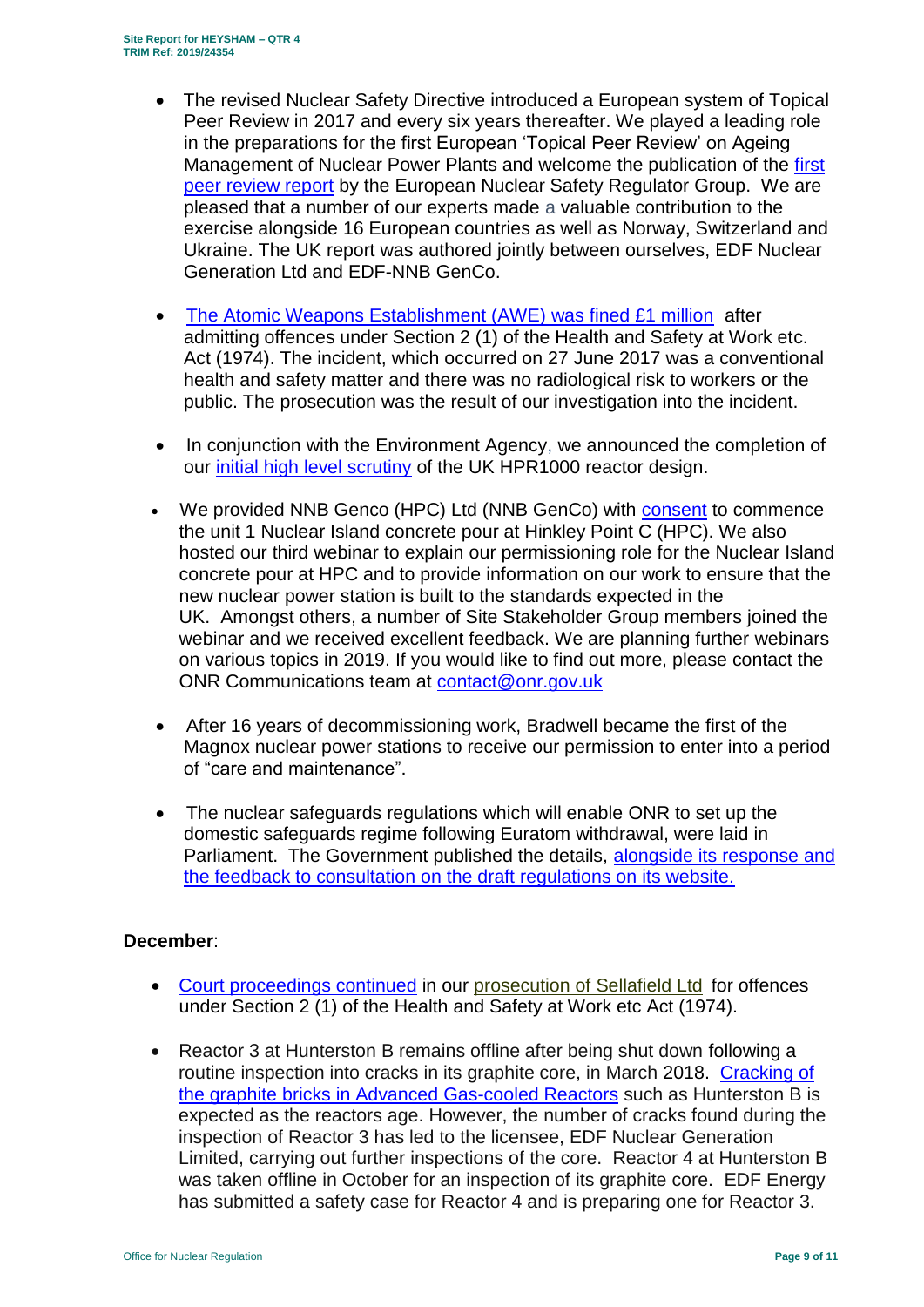We will assess both safety cases to determine whether the reactors are safe to return to service. Neither reactor may restart without our consent, which we will give only if it is safe to do so.

• The Government published a [Written Ministerial Statement](https://www.parliament.uk/business/publications/written-questions-answers-statements/written-statement/Commons/2018-12-19/HCWS1217/) on implementing Geological Disposal, announcing the publication of its [Working With](https://www.gov.uk/government/publications/implementing-geological-disposal-working-with-communities-long-term-management-of-higher-activity-radioactive-waste)  [Communities](https://www.gov.uk/government/publications/implementing-geological-disposal-working-with-communities-long-term-management-of-higher-activity-radioactive-waste) policy and the launch of a consent-based process to find a site to host a Geological Disposal Facility (GDF). While we have no formal role in identifying the site for a GDF, any future facility will need to meet the high standards of safety and security required of a licensed nuclear site.

All our latest news is available on our website [www.onr.org.uk](http://www.onr.org.uk/)